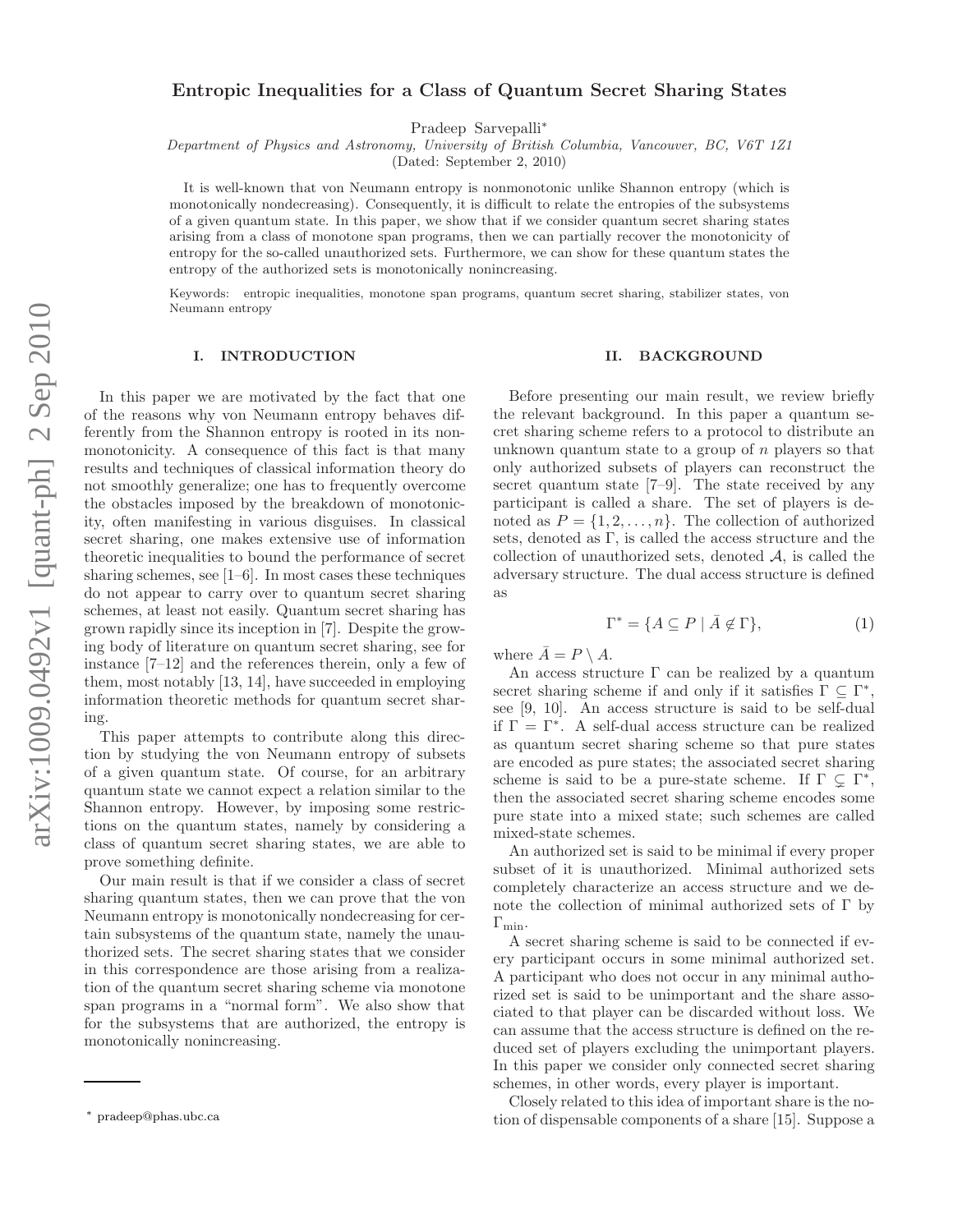part of the share received by a player does not play a role in the reconstruction of the secret in any of the minimal authorized sets to which the player belongs, then that part of the share can be discarded without any loss. We call such parts of the share dispensable components and indispensable otherwise. One way to create such components is to distribute additional quantum states that are unrelated to the secret. Such components neither aid nor hinder a subset's ability to reconstruct the secret. The access structure realized by the scheme is unaffected if such components of the share are discarded. We assume that the secret sharing schemes considered in this paper are devoid of such dispensable components in any share.

Definition 1 (CSS secret sharing schemes). *A pure-state secret sharing scheme* Σ *is said to be a CSS secret sharing scheme if the encoding for the scheme is of the form*

$$
|s\rangle \mapsto \frac{1}{\sqrt{|C|}} \sum_{c \in C} |s\overline{X} + c\rangle,\tag{2}
$$

*where*  $s \in \mathbb{F}_q$  and  $\overline{X} \in \mathbb{F}_q^n$ . A mixed-state secret scheme *is said to be CSS type if it can be obtained by discarding one share of a pure-state CSS scheme.*

As mixed-state schemes can be obtained from purestate schemes, see [9], without loss of generality we can focus our attention on pure-state schemes. In terms of access structures this implies we can focus on the selfdual access structures.

Smith proposed a method to realize a quantum secret sharing scheme for any quantum access structure using monotone span programs. We will need parts of that construction to prove our result and therefore provide a quick review of the same. Further details can be found in [10].

Definition 2 (Montone span program). *A monotone span program*  $M$  *is a triple*  $(\mathbb{F}_q, M, \psi)$  *consisting of a*  $matrix M \in \mathbb{F}_q^{d \times e}$  *over*  $\mathbb{F}_q$  *and surjective function*  $\psi$ :  ${1, 2, ..., d} \rightarrow P$ *. The program is said to accept*  $A \subseteq P$ *if and only if*

$$
\varepsilon_1 = (1, 0, \dots, 0)^t \in \text{im}(M_A^t),\tag{3}
$$

*where* M<sup>A</sup> *is the submatrix of* M *and consists of all the rows that correspond to the participants in* A*.*

We say M is the span matrix of the span program. A monotone span program is said to compute an access structure  $\Gamma$  if M accepts  $A \in \Gamma$  and rejects  $A \notin \Gamma$ . It follows that for any unauthorized set  $B \subseteq P$ , we must have  $\varepsilon_1 \notin \text{Im}(M_B^t)$ . Alternatively, there exists some  $v =$  $(v_1, \ldots, v_e) \in \mathbb{F}_q^e$  such that  $M_B v = 0$  and  $v_1 \neq 0$ .

For every access structure  $\Gamma$ , we can realize it using a monotone span program in a "normal form". This is not necessarily efficient but these realizations provide us with the secret sharing states which are central for our discussion. We caution the reader that our terminology of span programs, especially the usage of normal form for monotone span programs, does not follow the standard terminology in the literature on span programs.

Definition 3 (Normal form monotone span program). *Suppose that*  $\Gamma_{\min} = \{A_1, \ldots A_k\}$  *and let*  $|A_i| - 1 = r_i$ . *Also let,*  $r = \sum_i |A_i|$  and  $c = r - k = \sum_i r_i$ . The *monotone span program that computes*  $\Gamma_{\text{min}}$  *over*  $\mathbb{F}_q$  *has the span matrix* M *as given in equation* (4)*. The mapping*  $\psi$  *is given as follows:* The rows corresponding to  $\sum_{i=1}^{\infty} I_{ri}$  *corresponds to the first*  $|A_i| - 1$  *participants of the authorized set* Ai*. The row of the form*  $(1, 0, \ldots, 0, -1, 0, \ldots, 0)$  *is labeled by the last participant of*  $A_i$  *and*  $-1 = (-1, ..., -1) \in \mathbb{F}_q^{r_i}$ .



Classically this matrix defines the encoding for the secret sharing scheme. The scheme implicitly assumes an ordering of the participants and the use of c random variables in addition to the secret. For each minimal authorized set  $A_i$ , the scheme distributes  $s_{i,1}, s_{i,2}, \ldots, s_{i,r_i}$  and  $s-\sum_j s_{i,j}$ , where  $s_{i,j}$  for  $1 \leq j \leq r_i$  are random variables. More precisely,  $s_{i,j}$  is distributed to the jth player of  $A_i$ for  $1 \leq j \leq r_i$  and  $s - \sum_j s_{i,j}$  to the last player in  $A_i$ . Considering the distribution scheme for the entire set of players we distribute  $uM^t$ , where  $u = (s, s_1, \ldots, s_c)$ . In the normal form construction, no player is unimportant and no share has a dispensable component.

We make the following useful observations about the structure of  $M$  as given in equation  $(4)$ .

- i) The rows associated to the players in any authorized set are linearly independent.
- ii) The rank of M is given by  $1 + r_1 + \cdots + r_k$ .
- iii) The rows associated with any given participant are linearly independent.
- iv) For each column  $2 \leq j \leq c+1$  in M, there are exactly two rows in  $M$  which have nonzero support on  $j$  and they both belong to the same authorized set.

For a vector  $v = (v_1, \ldots, v_n) \in \mathbb{F}_q^n$ , we refer to the support of v as the set of coordinates for which  $v_i \neq 0$ .

In the quantum secret sharing scheme due to Smith [10] the encoded state is given by

$$
|s\rangle \mapsto \frac{1}{\sqrt{q^c}} \sum_{u \in \mathbb{F}_q^{c+1}: u_1 = s} |u M^t\rangle, \tag{5}
$$

where we assume that the  $u = (s, s_1, \ldots, s_c) \in \mathbb{F}_q^{c+1}$ . Please note that we do not need to use any additional random variables in the quantum secret sharing schemes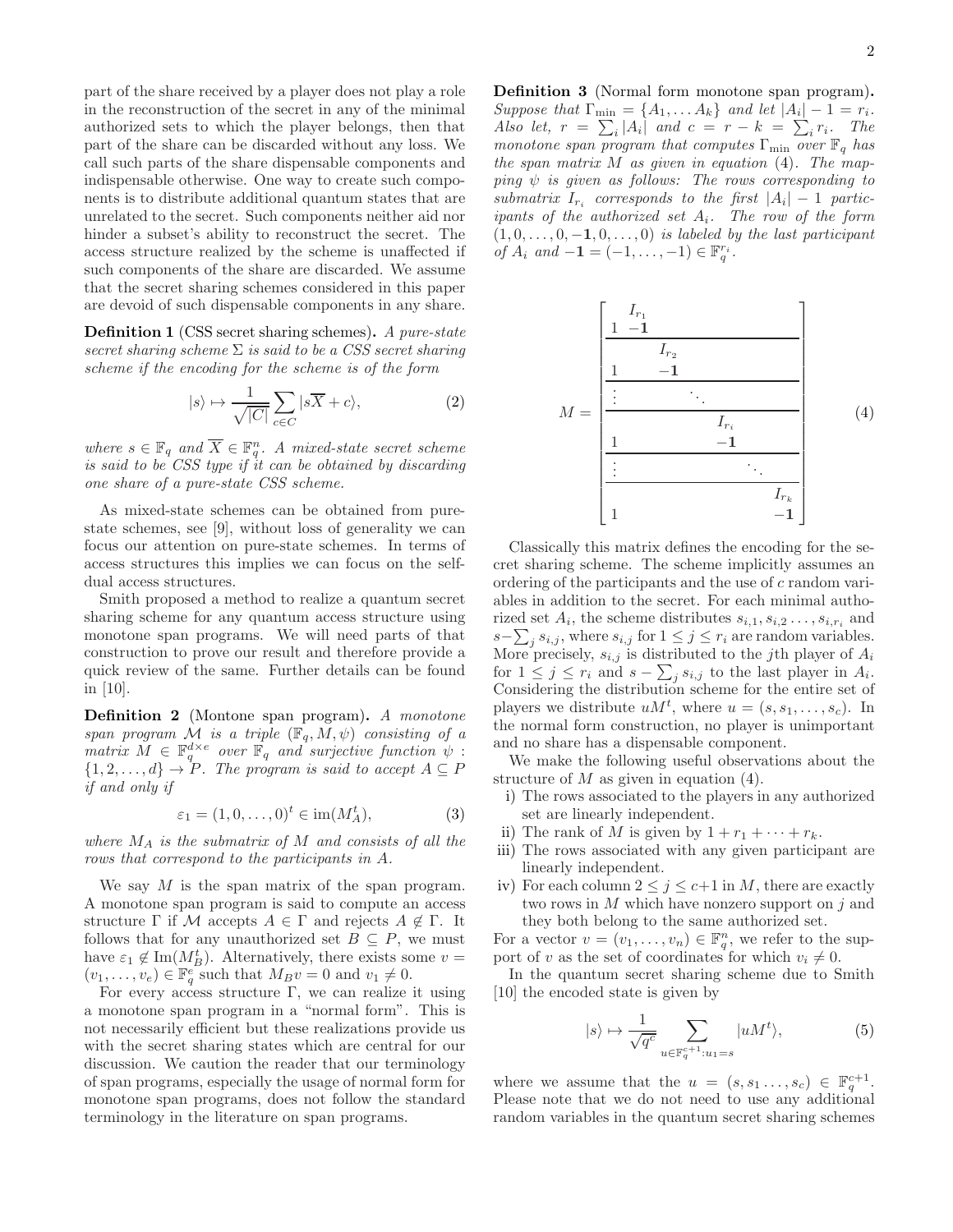as opposed to the classical schemes. We also note that the construction in [10] will hold for span matrices that are not in normal form; however, the associated access structure must still be self-dual. The reader might find it helpful to refer to a small example given in the appendix.

We denote the von Neumann entropy of a quantum state with the density matrix  $\rho$  by  $S(\rho) = -\text{Tr}(\rho \log_2 \rho)$ . The following relation on the entropies of the authorized and unauthorized sets of a quantum secret sharing scheme realized by monotone span programs was shown in [14, Lemma 17].

**Lemma 1** ([14]). *Suppose*  $\mathcal{M} = (\mathbb{F}_q, M, \psi)$  *is a monotone span program realizing a quantum access structure* Γ*. Let* A ∈ Γ *and* B = P \ A*. Let* rank(MA) = a*,*  $rank(M_B) = b$  *and*  $rank(M) = m$  *and*  $S(S)$  *the entropy of the secret* S*. Then we have*

$$
S(A) = (a + b - m) \log_2 q + S(S)
$$
 (6)

$$
\mathsf{S}(B) = (a+b-m)\log_2 q \tag{7}
$$

## III. ENTROPIC INEQUALITIES

In this section we prove our main result for monotonicity of entropy for the unauthorized sets of a quantum secret sharing scheme realized via the construction given in the previous section. We need the following lemma.

**Lemma 2.** *Suppose that*  $\mathcal{M} = (\mathbb{F}_q, M, \psi)$  *is a monotone span program in normal form computing the access structure* Γ. Let  $A \cup B \cup \{p\} = P$  *be a partition of* P *where*  $B \in \Gamma$ *. Let*  $A_i \in \Gamma_{\min}$  *be a minimal authorized set that contains* p*. Denote by* M{Ai} *the submatrix of* M *with*  $|A_i|$  rows that correspond to the players in  $A_i$ . Then one *of the following holds:*

- *i)* If  $A_i \subseteq \overline{A}$ , then any row in  $M_{\{A_i\}}$  is linearly depen*dent in*  $M_{\bar{A}}$  *and linearly independent in*  $M_{A'}$ *, where*  $A' = A \cup \{p\}.$
- *ii)* If  $A_i \nsubseteq \overline{A}$ , then any row in  $M_{\{A_i\}}$  is linearly inde*pendent in*  $M_{\overline{A}}$  *and linearly independent in*  $M_{A'}$ *.*

*Proof.* Since  $A_i$  is authorized,  $\varepsilon_1$  is in  $\text{im}(M_{A_i}^t)$  and there exists some linear combination of the rows of  $M_{A_i}$  such that

$$
\sum_{j=1}^{|A_i|} R_j = \varepsilon_1,
$$

where  $R_j$  are the rows of  $M_{A_i}$ . Without loss of generality let  $R_1$  be the row associated with p in  $M_{\{A_i\}}$ . Since  $\bar{A} \setminus \{p\} = B$  is still an authorized set,  $\varepsilon_1$  is also in  $\text{im}(M_B^t)$ and there exists a linear combination of rows in  $B$  such that

$$
\sum_{j=1}^{|M_B|} \beta_j Q_j = \varepsilon_1 = R_1 + \sum_{j=2}^{|A_i|} R_j,
$$

where  $Q_j$  are the rows of  $M_B$  and  $|M_B|$  denotes the number of rows of  $M_B$ . Then clearly,  $R_1$  can be expressed as a linear combination of the rows in  $M_B$ .

Next, we show that  $R_1$  is independent in  $M_{A'}$ . Assume that on the contrary that  $R_1$  can also be expressed as a linear combination of the rows in  $M_{A'}$  (excluding  $R_1$ ). Now observe that the rows corresponding to  $A_i$  are of two types: either they have a single non-zero element or they have  $1 + |A_i|$  nonzero elements. Permuting if necessary we can assume that  $R_1$  is of the form  $f =$  $(0, 1, 0, \ldots, 0) \in \mathbb{F}_q^{c+1}$  or  $g = (1, -1, 0, \ldots, 0) \in \mathbb{F}_q^{c+1}$ . A necessary condition for  $R_1$  be a linear combination of rows of  $M_{A'}$  is that the support of these rows must contain the support of  $R_1$ . Keeping in mind that  $A_i \setminus$  ${p} \subseteq B = \overline{A'}$ , we infer that if  $R_1 = f$ , then no row in  $M_{A'}$  has overlap with the support of  $R_1$ . If  $R_1 =$ g, then some rows of  $M_{A'}$  can have support in the first coordinate but not in the next  $|A_i|$  – 1 coordinates, where  $R_1$  is nonzero. Therefore it must be the case that  $R_1$  is independent in  $M_{A'}$ . This proves the first part of the lemma.

Now let us consider the case when  $A_i \nsubseteq \overline{A}$ . If  $R_1 = g$ , then whether it is in  $M_{\bar{A}}$  or  $M_{A'}$ , the rows in A do not contain the support of  $R_1$  and similarly the rows in  $M_{A'}$ do not contain the support of  $R_1$ . Hence it is independent in both  $M_{\bar{A}}$  and  $M_{A'}$ . If  $R_1 = f$ , then g corresponds to some other participant  $p'$  who is in either  $\overline{A}$  or  $A'$  but not both as  $A' \cap A = \{p\}$ . Thus g is in one of the rows of  $M_{A'}$ or  $M_{\bar{A}}$  but not both. Consequently,  $R_1$  is independent in one of  $M_{A'}$  or  $M_{\bar{A}}$ .

Suppose that both  $R_1$  and  $g$  are in the same set  $S$ , where S is either A' or  $\overline{A}$ . Note that  $A_i \nsubseteq \overline{A}$  and neither is  $A_i \nsubseteq A'$  because  $A' \notin \Gamma$ . It follows that  $M_{\{A_i\}}$  must contain other rows and the support of g extends beyond the support of  $R_1$  and the first coordinate. Then since g is the only element whose support overlaps with  $R_1$ , any linear combination of rows that generates  $R_1$  must include g. We could rewrite this linear combination to express g as a linear combination of the elements of S. But we have already seen that  $q$  is linearly independent in both the sets  $A'$  and  $\overline{A}$ . Therefore, it follows that such a combination does not exist and  $R_1$  is independent as well. This proves the second part of the lemma.  $\Box$ 

With this preparation we are now ready to prove our central result.

Theorem 1. *Suppose that an access structure* Γ *is realized using the normal form monotone span construction.*  $Let A ⊆ B ⊆ P. Then$ 

$$
S(A) \leq S(B) \quad \text{if } A, B \notin \Gamma
$$
  
\n
$$
S(A) \geq S(B) \quad \text{if } A, B \in \Gamma
$$
 (8)

*Proof.* Let us first show this result assuming that  $\Gamma$  is a self-dual access structure. The proof relies on Lemma 1. Without loss of generality we can assume that  $|B \setminus A| = 1$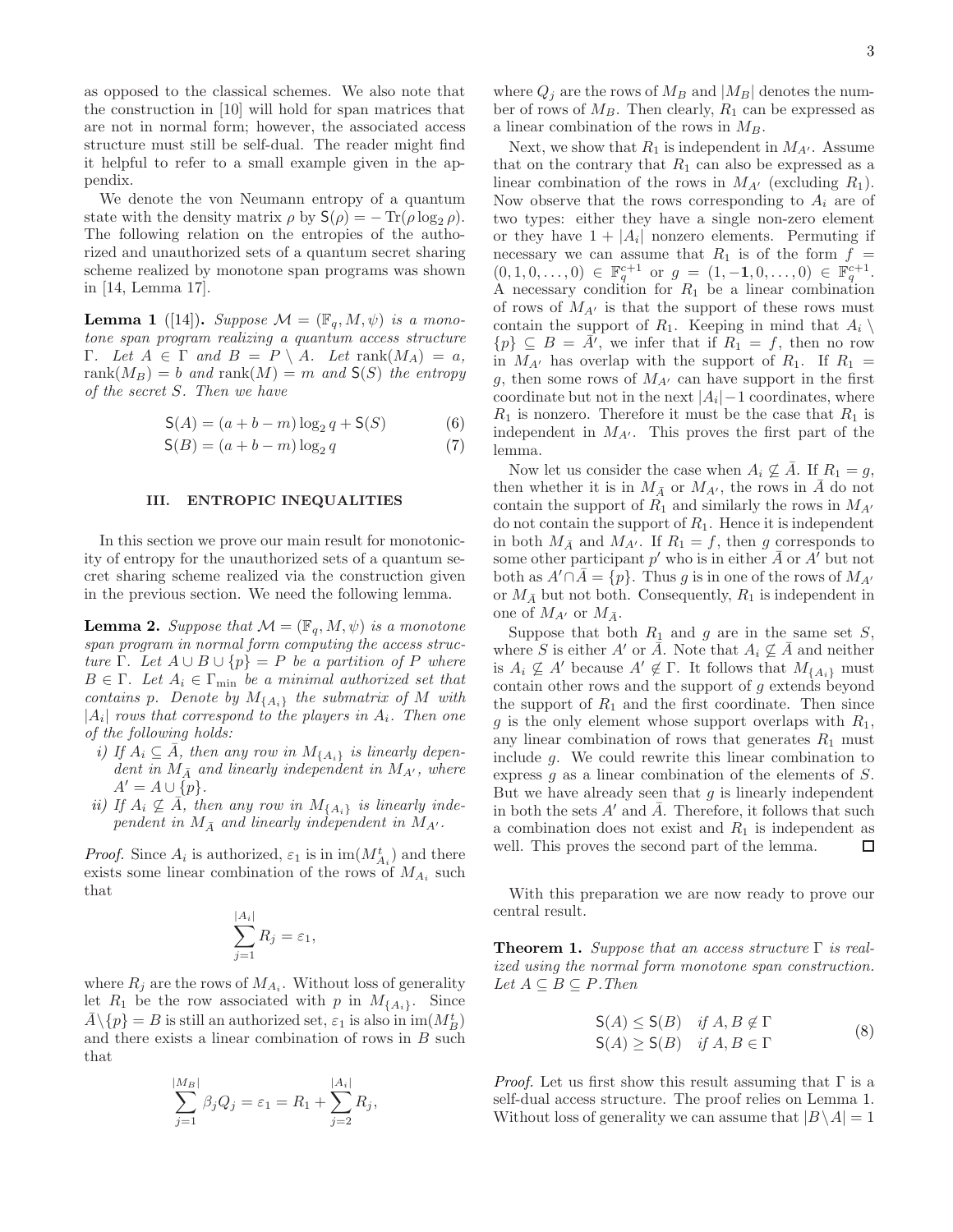in other words,  $B \setminus A = \{p\}$ . Let

$$
A^{p} = \{ A_{i} \in \Gamma_{\min} : A_{i} \subseteq \overline{A} \text{ and } p \in A_{i} \}
$$

$$
\overline{A}^{p} = \{ A_{i} \in \Gamma_{\min} : A_{i} \nsubseteq \overline{A} \text{ and } p \in A_{i} \}
$$

Suppose that  $A^p \neq \emptyset$ . Then there exists some  $A_i \in$  $\Gamma_{\min}$  such that  $p \in A_i \subseteq \overline{A}$ . Consider the rows associated to this set in  $M$ , i.e.  $M_{A_i}$ . By Lemma 2, this row is dependent in  $M_{\bar{A}}$  and therefore removing it will not change the rank of the resulting submatrix. On the otherhand, by the same lemma we know that this row is independent in  $M_{A'}$ , where  $A' = A \cup \{p\}$ , therefore the rank of the matrix obtained by adding this row to  $M_A$  is greater by one.

Repeating this process for all the  $A_i$  in  $A_p$ , we obtain a matrix with fewer rows than  $M_{\bar{A}}$  but having the same rank. On the other hand, the rank of the matrix obtained by adding these rows to  $M_A$  increases for each element in  $A^p$ .

Now consider an authorized set  $A_i \in \bar{A}^p$ . Since  $A_i$  is not a subset of A, it follows that some participant of  $A_i$ must be in  $A$ . By Lemma 2, the row associated with  $p$  in  $M_{\{A_i\}}$  is independent in  $M_{\bar{A}}$  as well as  $M_{A'}$ . Therefore, the rank of the submatrix obtained by removing this row from  $M_{\bar{A}}$  diminishes by one while the submatrix obtained by adding this row to  $M_A$  increases by one. Once again repeating this process for all the  $A_i \in \overline{A}^p$  we see the the rank of  $M_{A'}$  increases by  $|\bar{A}^p|$ , while the rank of the submatrix obtained by removing all the rows associated with p in  $\bar{A}^p$  reduces its rank by  $|\bar{A}^p|$ .

Therefore adjoining to  $M_A$  all the rows associated with p gives us  $M_{\bar{B}}$  and while, removing them from  $M_{\bar{A}}$  gives  $M_B$ . From the preceding discussion we see that rank $(M_{\bar{B}})$  = rank $(M_{\bar{A}})$  –  $|\bar{A}^p|$  and rank $(M_B)$  = rank $(M_A) + |A^p| + |\bar{A}^p|$ . By Lemma 1, the entropy of  $\boldsymbol{B}$  is given by

$$
\frac{\mathsf{S}(B)}{\log_2 q} = \text{rank}(M_B) + \text{rank}(M_{\bar{B}}) - \text{rank}(M)
$$
  
=  $\text{rank}(M_A) + |A^p| + |\bar{A}^p| + \text{rank}(M_{\bar{A}}) - |\bar{A}^p|$   
 $- \text{rank}(M)$   
=  $\text{rank}(M_A) + \text{rank}(M_{\bar{A}}) - \text{rank}(M) + |A^p|$   
=  $\frac{\mathsf{S}(A)}{\log_2 q} + |A^p| \ge \frac{\mathsf{S}(A)}{\log_2 q}$ 

If  $|B \setminus A| > 1$ , we can inductively apply this argument to every consecutive pair of sets in the following chain

$$
A=B_k\subset B_{k-1}\subset\cdots\subset B_1\subset B_0=B,
$$

where  $|B_{i+1} \setminus B_i| = 1$ . Applying to each adjacent pair in the above chain gives us

$$
\mathsf{S}(A) \leq \mathsf{S}(B_{k-1}) \leq \cdots \leq \mathsf{S}(B_1) \leq \mathsf{S}(B).
$$

This proves the theorem for the case when the access structure is self-dual and  $A, B \notin \Gamma$ .

If  $A \subseteq B \in \Gamma$ , then we note that both  $B \subseteq A \notin \Gamma$  and we must have  $S(\overline{B}) \leq S(\overline{A})$ . But we also know that for a self-dual access structure  $S(\overline{A}) = S(A) - S(S)$  if A is

authorized [13, 14]. Therefore,  $S(B)$ – $S(S)$  ≤  $S(A)$ – $S(S)$ and this proves the theorem when  $\Gamma$  is self-dual.

Now suppose that  $\Gamma$  is not a self-dual access structure, then we can purify it to get a self-dual access structure  $\overline{\Gamma}$ for which equation (8) holds. Recall that the authorized (unauthorized) sets of Γ are also authorized (unauthorized) sets of  $\overline{\Gamma}$  and the associated shares are obtained by tracing out the additional participant used for purification, see [9] for details about purification. Therefore, the result holds for any quantum access structure implemented via the normal form monotone span construction.  $\Box$ 

Corollary 2. *For an access structure realized via the normal form monotone span construction, the following relations hold: Among the authorized sets the minimal authorized sets of an access structure have maximal entropy and among the unauthorized sets the maximal unauthorized sets have maximal entropy.*

Please note the the above corollary does not imply that all minimal (maximal) authorized (unauthorized) sets have the same entropy. Further, along with Lemma 1 it implies that if we consider a minimal authorized set, the entropy of the sets obtained by either adding participants or removing participants from the minimal authorized set will be lower.

### IV. DISCUSSION

An obvious question is if these results can be extended to all quantum secret sharing states arising via monotone span programs and more generally, to all secret sharing states. While this result might be extended to other classes of secret sharing states, it does not seem to generalize for arbitrary quantum secret sharing states. Nonetheless, these results could be prove to be useful and provide additional interesting insights into quantum secret sharing states in that by partly recovering the monotonicity for the von Neumann entropy we may be able to prove new constrained inequalities for the von Neumann entropy.

## ACKNOWLEDGMENT

This research is sponsored by CIFAR, MITACS and NSERC. I would like to thank Robert Raussendorf and Daniel Gottesman for helpful discussions.

#### Appendix A: An Example

We provide a small example to illustrate the details of the construction of quantum secret sharing schemes from monotone span programs. Consider the minimal access